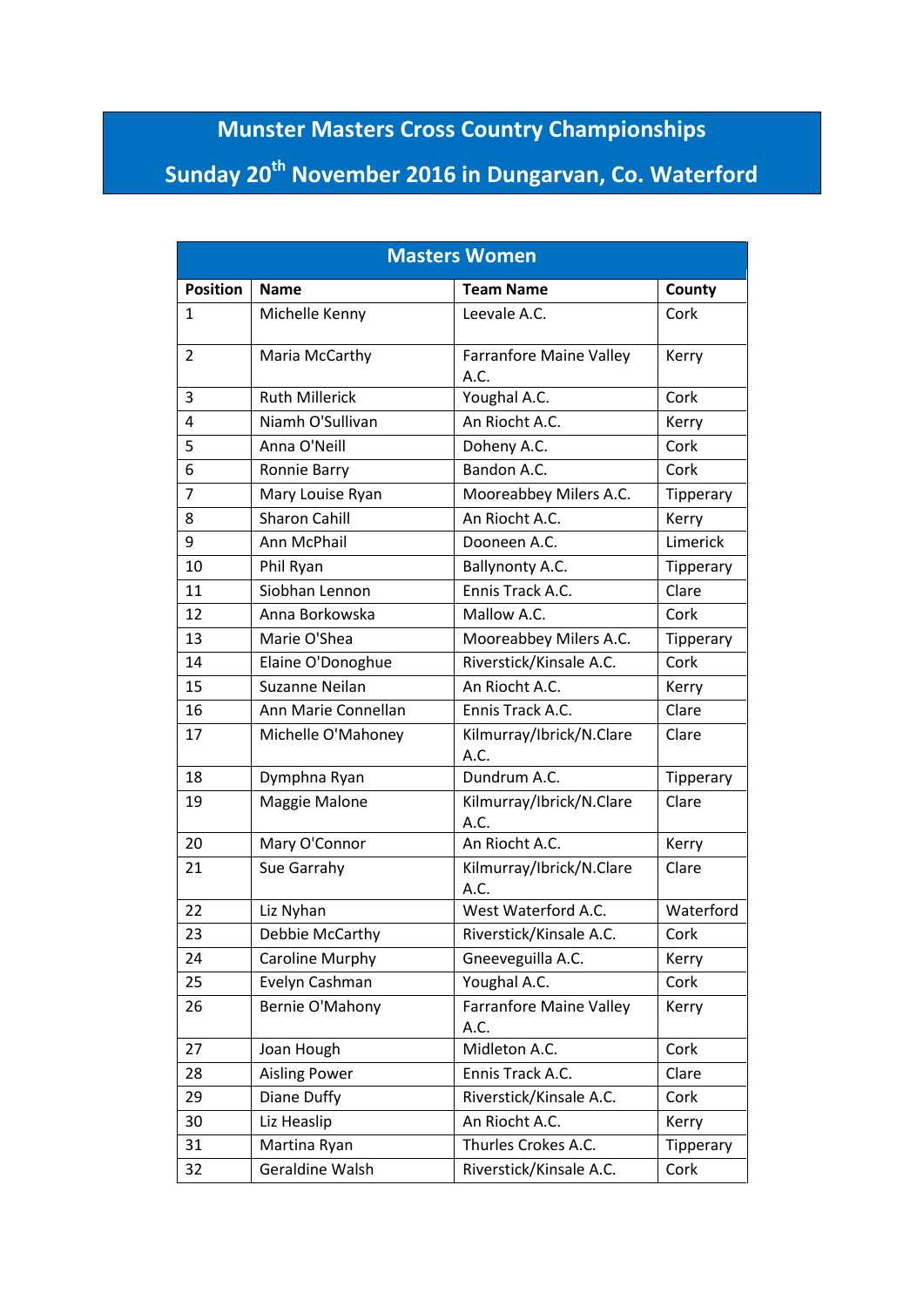|                 | <b>Masters Women O40</b> |                         |           |
|-----------------|--------------------------|-------------------------|-----------|
|                 |                          |                         |           |
| 11              | Patricia Ryan            | Mooreabbey Milers A.C.  | Tipperary |
| 10              | Karen Davis              | Midleton A.C.           | Cork      |
| 9               | Lisa Walsh               | Youghal A.C.            | Cork      |
| 8               | Louise Barry             | Midleton A.C.           | Cork      |
| $\overline{7}$  | Laura Flavin             | West Waterford A.C.     | Waterford |
| 6               | Diane Duffy              | Riverstick/Kinsale A.C. | Cork      |
| 5               | Dymphna Ryan             | Dundrum A.C.            | Tipperary |
| 4               | Elaine O'Donoghue        | Riverstick/Kinsale A.C. | Cork      |
| 3               | Mary Louise Ryan         | Mooreabbey Milers A.C.  | Tipperary |
| $\overline{2}$  | <b>Ruth Millerick</b>    | Youghal A.C.            | Cork      |
| 1               | Michelle Kenny           | Leevale A.C.            | Cork      |
| <b>Position</b> | <b>Name</b>              | <b>Team Name</b>        | County    |
|                 | <b>Masters Women 035</b> |                         |           |
|                 |                          |                         |           |
| 59              | Geraldine Houlihan       | Carrick-on-Suir A.C.    | Tipperary |
| 58              | Margaret Conway          | West Waterford A.C.     | Waterford |
| 57              | Catriona Kiely           | West Waterford A.C.     | Waterford |
| 56              | Josie Uì Chuirrìn        | West Waterford A.C.     | Waterford |
| 55              | Onra Power               | West Waterford A.C.     | Waterford |
| 54              | Patricia Ryan            | Mooreabbey Milers A.C.  | Tipperary |
| 53              | Helena Shanahan          | An Riocht A.C.          | Kerry     |
| 52              | Sandra Ryan              | Limerick A.C.           | Limerick  |
| 51              | Karen Davis              | Midleton A.C.           | Cork      |
| 50              | Lisa Walsh               | Youghal A.C.            | Cork      |
| 49              | Sandra Moore             | West Waterford A.C.     | Waterford |
| 48              | Christine Murphy         | Midleton A.C.           | Cork      |
| 47              | Mary Pyke                | Mooreabbey Milers A.C.  | Tipperary |
| 46              | Pauline Callan           | Bandon A.C.             | Cork      |
| 45              | Kathryn Hogan            | Mooreabbey Milers A.C.  | Tipperary |
| 44              | Karen Ryan               | West Waterford A.C.     | Waterford |
| 43              | Ann Dunford              | West Waterford A.C.     | Waterford |
| 42              | <b>Breeda Sheedy</b>     | Midleton A.C.           | Cork      |
| 41              | Libby McGinn Murphy      | West Waterford A.C.     | Waterford |
| 40              | Lorraine Hayes           | Ennis Track A.C.        | Clare     |
| 39              | Ita Hanrahan             | Ennis Track A.C.        | Clare     |
| 38              | Siobhan Gallagher        | Ennis Track A.C.        | Clare     |
| 37              | Helen O'Hanlon           | Ennis Track A.C.        | Clare     |
| 36              | Louise Barry             | Midleton A.C.           | Cork      |
| 35              | Mary Cahill              | Ennis Track A.C.        | Clare     |
| 34              | Mairead Julian           | Dundrum A.C.            | Tipperary |
| 33              | Laura Flavin             | West Waterford A.C.     | Waterford |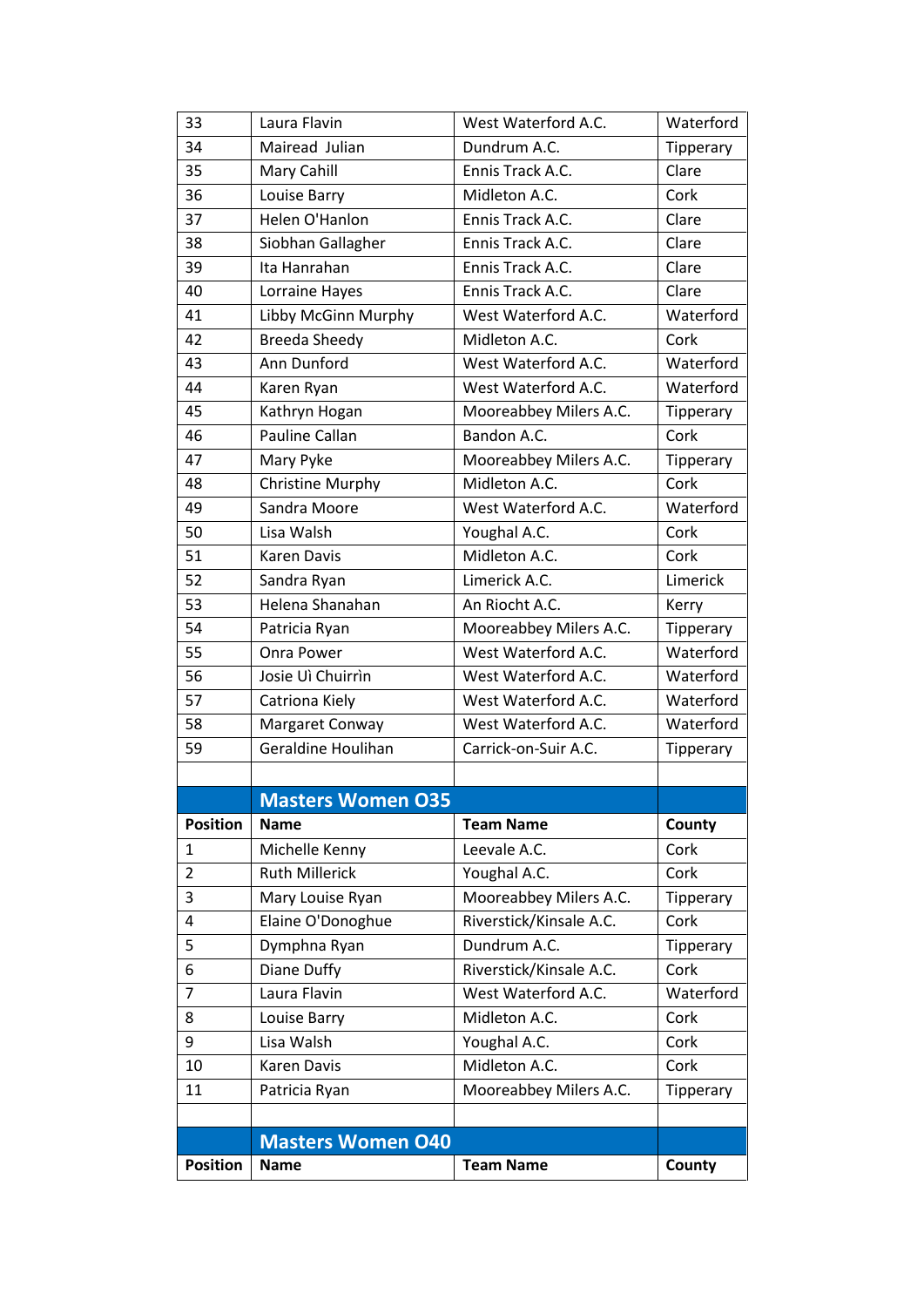| $\mathbf{1}$    | Maria McCarthy           | <b>Farranfore Maine Valley</b><br>A.C. | Kerry     |
|-----------------|--------------------------|----------------------------------------|-----------|
| $\overline{2}$  | Ronnie Barry             | Bandon A.C.                            | Cork      |
| 3               | Phil Ryan                | Ballynonty A.C.                        | Tipperary |
| 4               | Anna Borkowska           | Mallow A.C.                            | Cork      |
| 5               | Marie O'Shea             | Mooreabbey Milers A.C.                 | Tipperary |
| 6               | Suzanne Neilan           | An Riocht A.C.                         | Kerry     |
| $\overline{7}$  | Ann Marie Connellan      | Ennis Track A.C.                       | Clare     |
| 8               | Liz Nyhan                | West Waterford A.C.                    | Waterford |
| 9               | Mairead Julian           | Dundrum A.C.                           | Tipperary |
| 10              | Mary Cahill              | Ennis Track A.C.                       | Clare     |
| 11              | Lorraine Hayes           | Ennis Track A.C.                       | Clare     |
| 12              | Karen Ryan               | West Waterford A.C.                    | Waterford |
| 13              | Pauline Callan           | Bandon A.C.                            | Cork      |
| 14              | Mary Pyke                | Mooreabbey Milers A.C.                 | Tipperary |
| 15              | Sandra Moore             | West Waterford A.C.                    | Waterford |
|                 |                          |                                        |           |
|                 | <b>Masters Women 045</b> |                                        |           |
| <b>Position</b> | <b>Name</b>              | <b>Team Name</b>                       | County    |
| 1               | Anna O'Neill             | Doheny A.C.                            | Cork      |
| $\overline{2}$  | Ann McPhail              | Dooneen A.C.                           | Limerick  |
| 3               | Siobhan Lennon           | Ennis Track A.C.                       | Clare     |
| 4               | Maggie Malone            | Kilmurray/Ibrick/N.Clare<br>A.C.       | Clare     |
| 5               | Mary O'Connor            | An Riocht A.C.                         | Kerry     |
| 6               | Debbie McCarthy          | Riverstick/Kinsale A.C.                | Cork      |
| $\overline{7}$  | Evelyn Cashman           | Youghal A.C.                           | Cork      |
| 8               | Bernie O'Mahony          | Farranfore Maine Valley<br>A.C.        | Kerry     |
| 9               | <b>Aisling Power</b>     | Ennis Track A.C.                       | Clare     |
| 10              | Martina Ryan             | Thurles Crokes A.C.                    | Tipperary |
| 11              | Geraldine Walsh          | Riverstick/Kinsale A.C.                | Cork      |
| 12              | Siobhan Gallagher        | Ennis Track A.C.                       | Clare     |
| 13              | Ita Hanrahan             | Ennis Track A.C.                       | Clare     |
| 14              | <b>Christine Murphy</b>  | Midleton A.C.                          | Cork      |
| 15              | Sandra Ryan              | Limerick A.C.                          | Limerick  |
| 16              | Catriona Kiely           | West Waterford A.C.                    | Waterford |
|                 |                          |                                        |           |
|                 | <b>Masters Women 050</b> |                                        |           |
| <b>Position</b> | <b>Name</b>              | <b>Team Name</b>                       | County    |
| 1               | Niamh O'Sullivan         | An Riocht A.C.                         | Kerry     |
| $\overline{2}$  | <b>Sharon Cahill</b>     | An Riocht A.C.                         | Kerry     |
| 3               | Michelle O'Mahoney       | Kilmurray/Ibrick/N.Clare<br>A.C.       | Clare     |
| 4               | Sue Garrahy              | Kilmurray/Ibrick/N.Clare               | Clare     |
|                 |                          |                                        |           |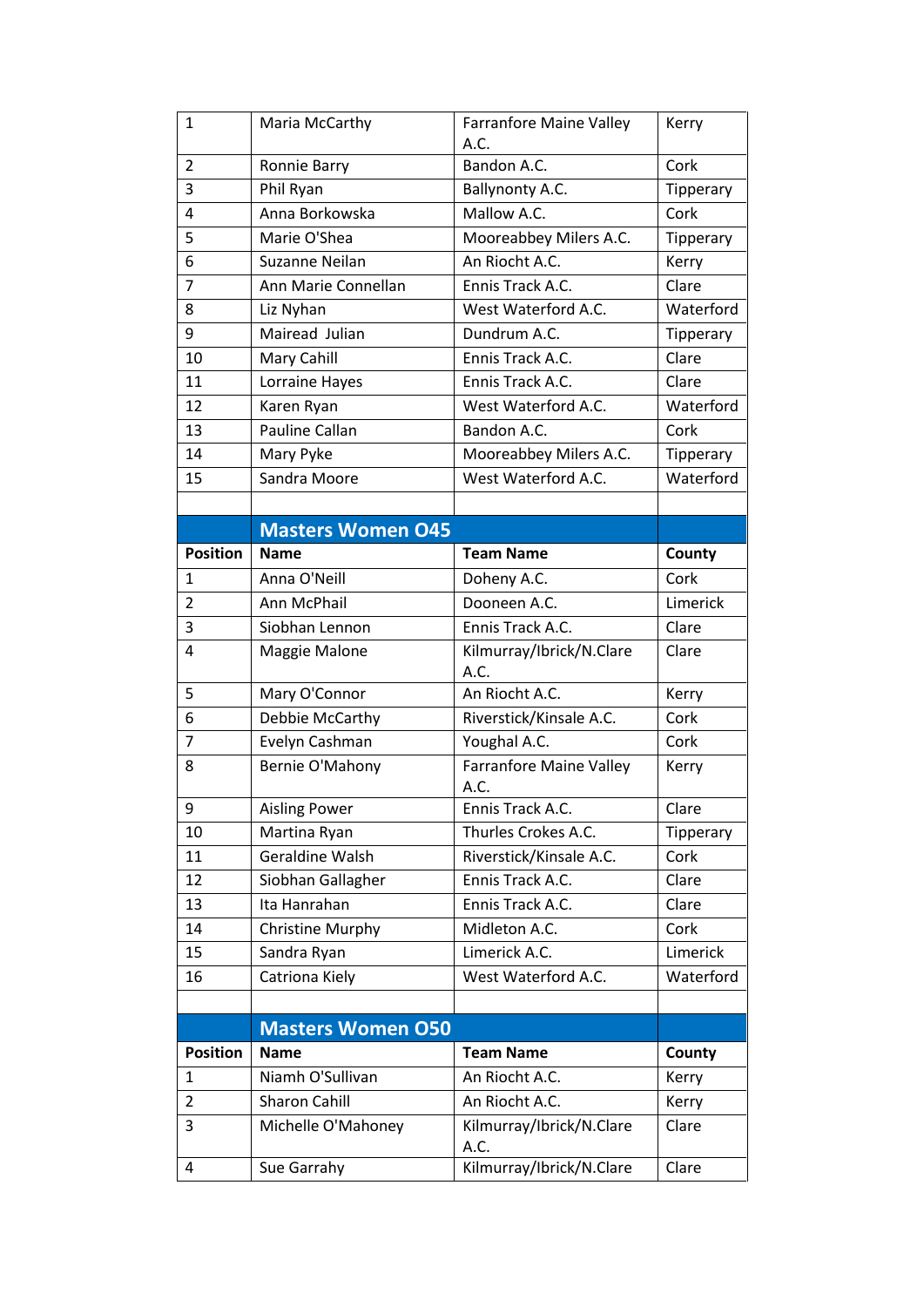|                 |                                          | A.C.                   |           |
|-----------------|------------------------------------------|------------------------|-----------|
| 5               | Caroline Murphy                          | Gneeveguilla A.C.      | Kerry     |
| 6               | Liz Heaslip                              | An Riocht A.C.         | Kerry     |
| 7               | Helen O'Hanlon                           | Ennis Track A.C.       | Clare     |
| 8               | Libby McGinn Murphy                      | West Waterford A.C.    | Waterford |
| 9               | <b>Breeda Sheedy</b>                     | Midleton A.C.          | Cork      |
| 10              | Ann Dunford                              | West Waterford A.C.    | Waterford |
| 11              | Kathryn Hogan                            | Mooreabbey Milers A.C. | Tipperary |
| 12              | <b>Onra Power</b>                        | West Waterford A.C.    | Waterford |
| 13              | Geraldine Houlihan                       | Carrick-on-Suir A.C.   | Tipperary |
|                 |                                          |                        |           |
|                 | <b>Masters Women O55</b>                 |                        |           |
| <b>Position</b> | <b>Name</b>                              | <b>Team Name</b>       | County    |
| 1               | Joan Hough                               | Midleton A.C.          | Cork      |
| $\overline{2}$  | Helena Shanahan                          | An Riocht A.C.         | Kerry     |
| 3               | Josie Uì Chuirrìn                        | West Waterford A.C.    | Waterford |
| 4               | Margaret Conway                          | West Waterford A.C.    | Waterford |
|                 |                                          |                        |           |
|                 | <b>Women O35 Team Club Team Points</b>   |                        |           |
| <b>Place</b>    | Club                                     | <b>Positions</b>       |           |
| 1               | Riverstick/Kinsale A.C.                  | 14, 23, 29, 32         | 98        |
| $\overline{2}$  | Mooreabbey Milers A.C.                   | 7, 13, 45, 47          | 112       |
| 3               | Ennis Track A.C.                         | 16, 35, 38, 40         | 129       |
| 4               | West Waterford A.C.                      | 22, 33, 44, 49         | 148       |
|                 |                                          |                        |           |
|                 | <b>Women O35 Team County Team Points</b> |                        |           |
| <b>Place</b>    | County                                   | <b>Positions</b>       |           |
| $\mathbf{1}$    | Cork                                     | 1, 3, 6, 12            | 22        |
| 2               | Tipperary                                | 7, 10, 13, 18          | 48        |
| 3               | Clare                                    | 16, 35, 38, 40         | 129       |
| 4               | Waterford                                | 22, 33, 44, 49         | 148       |
|                 |                                          |                        |           |
|                 | <b>Women O45 Team Club Team Points</b>   |                        |           |
| <b>Place</b>    | Club                                     | <b>Positions</b>       |           |
| 1               | An Riocht A.C.                           | 4, 8, 20               | 32        |
| $\overline{2}$  | Kilmurray/Ibrick/N.Clare                 | 17, 19, 21             | 57        |
|                 | A.C.                                     |                        |           |
| 3               | Ennis Track A.C.                         | 11, 28, 37             | 76        |
| 4               | Midleton A.C.                            | 27, 42, 48             | 117       |
| 5               | West Waterford A.C.                      | 41, 43, 55             | 139       |
|                 |                                          |                        |           |
|                 | <b>Women O45 Team County Team Points</b> |                        |           |
| <b>Place</b>    | County                                   | <b>Positions</b>       |           |
| 1               | Kerry                                    | 4, 8, 20, 24           | 56        |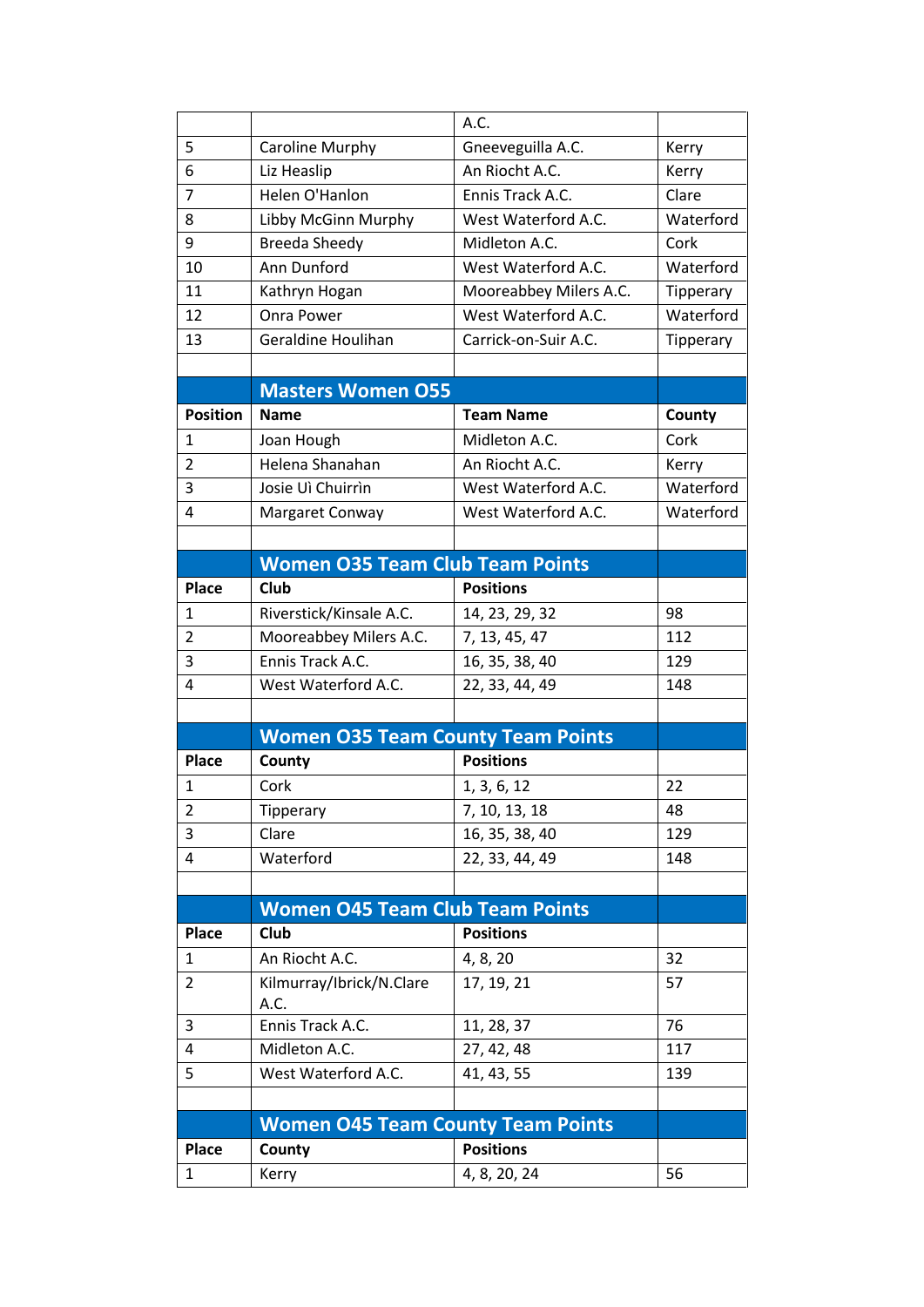| 2               | Clare                 | 11, 17, 19, 21         | 68               |
|-----------------|-----------------------|------------------------|------------------|
| 3               | Cork                  | 5, 23, 25, 27          | 80               |
| 4               | Waterford             | 41, 43, 55, 56         | 195              |
|                 |                       |                        |                  |
|                 |                       |                        |                  |
|                 | <b>Masters Men</b>    |                        |                  |
| <b>Position</b> | <b>Name</b>           | <b>Team Name</b>       | County           |
| 1               | Tim O'Connor          | An Riocht A.C.         | Kerry            |
| $\overline{2}$  | Frank Quinlan         | Waterford A.C.         | Waterford        |
| 3               | Kenneth Kelleher      | East Cork A.C.         | Cork             |
| 4               | Paul Moloney          | Mallow A.C.            | Cork             |
| 5               | <b>Tony Harty</b>     | Killarney Valley A.C.  | Kerry            |
| 6               | Patrick O Connor      | An Riocht A.C.         | Kerry            |
| $\overline{7}$  | Michael Harrington    | Bantry A.C.            | Cork             |
| 8               | Finbarr O'Dwyer       | Leevale A.C.           | Cork             |
| 9               | Vivian Foley          | Eagle A.C.             | Cork             |
| 10              | Sean O'Sullivan       | An Riocht A.C.         | Kerry            |
| 11              | Raivis Zakis          | West Waterford A.C.    | Waterford        |
| 12              | Frank Hayes           | East Cork A.C.         | Cork             |
| 13              | Tommy O'Brien         | An Riocht A.C.         | Kerry            |
| 14              | <b>Brian Swaby</b>    | Waterford A.C.         | Waterford        |
| 15              | <b>Trevor Power</b>   | Waterford A.C.         | Waterford        |
| 16              | Tom Blackburn         | Mooreabbey Milers A.C. | Tipperary        |
| 17              | Gareth McGlinchy      | Dundrum A.C.           | Tipperary        |
| 18              | Kieran Lees           | Mooreabbey Milers A.C. | <b>Tipperary</b> |
| 19              | Seán Quirke           | Bilboa A.C.            | Limerick         |
| 20              | <b>Robert Purcell</b> | Gneeveguilla A.C.      | Kerry            |
| 21              | Conor Tierney         | East Cork A.C.         | Cork             |
| 22              | Liam Shanahan         | Thurles Crokes A.C.    | Tipperary        |
| 23              | Denis Shanahan        | Thurles Crokes A.C.    | Tipperary        |
| 24              | Dermot Hayes          | Dundrum A.C.           | Tipperary        |
| 25              | Shane Harrington      | East Cork A.C.         | Cork             |
| 26              | <b>Alfie Davis</b>    | Leevale A.C.           | Cork             |
| 27              | John Hennessy         | East Cork A.C.         | Cork             |
| 28              | Nigel O'Flaherty      | Clonmel A.C.           | Tipperary        |
| 29              | Des Colbert           | Waterford A.C.         | Waterford        |
| 30              | Brendan Coleman       | Youghal A.C.           | Cork             |
| 31              | <b>Martin Keane</b>   | Dundrum A.C.           | Tipperary        |
| 32              | Michael Cotter        | West Muskerry A.C.     | Cork             |
| 33              | Pat O'Connor          | East Cork A.C.         | Cork             |
| 34              | Mossie Keogh          | West Waterford A.C.    | Waterford        |
| 35              | Vinnie Codd           | Waterford A.C.         | Waterford        |
| 36              | Johnny O'Sullivan     | Galtee Runners A.C.    | Tipperary        |
| 37              | Patrick Roche         | Carrick-on-Suir A.C.   | Tipperary        |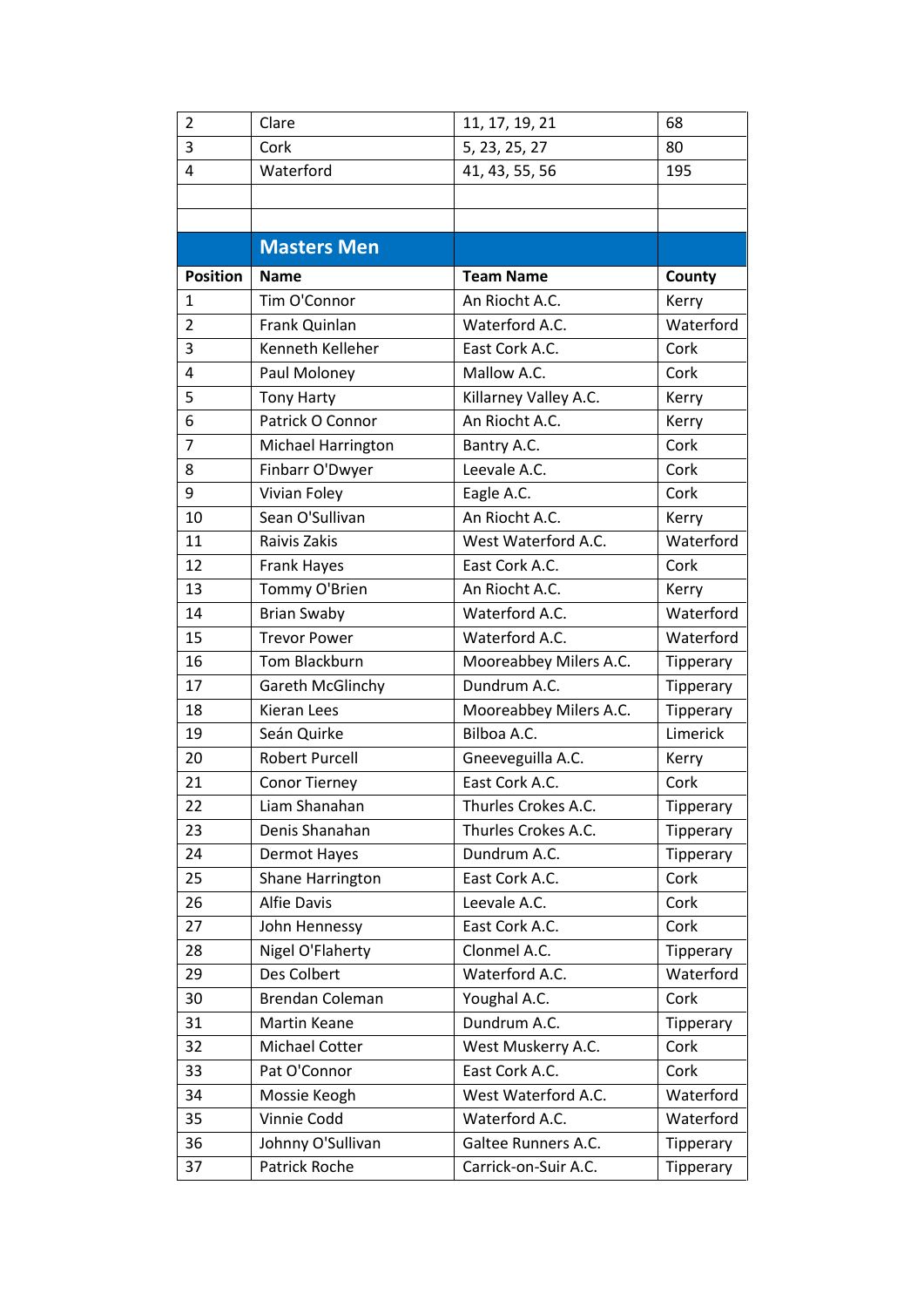| 38 | John Barrett            | Gneeveguilla A.C.                | Kerry     |
|----|-------------------------|----------------------------------|-----------|
| 39 | Andrew Downey           | Carrick-on-Suir A.C.             | Tipperary |
| 40 | Marc Flavin             | West Waterford A.C.              | Waterford |
| 41 | Donal Keane             | Dundrum A.C.                     | Tipperary |
| 42 | Patric Zajac            | Mallow A.C.                      | Cork      |
| 43 | Ciaran Coleman          | Youghal A.C.                     | Cork      |
| 44 | Neilus Aherne           | Midleton A.C.                    | Cork      |
| 45 | <b>John Collins</b>     | Leevale A.C.                     | Cork      |
| 46 | <b>Martin Hennessy</b>  | East Cork A.C.                   | Cork      |
| 47 | Willie O'Donoghue       | Mooreabbey Milers A.C.           | Tipperary |
| 48 | James Kenny             | Kilmurray/Ibrick/N.Clare<br>A.C. | Clare     |
| 49 | <b>Maurice Cahill</b>   | Youghal A.C.                     | Cork      |
| 50 | John Dooley             | Thurles Crokes A.C.              | Tipperary |
| 51 | <b>Kevin Geary</b>      | Eagle A.C.                       | Cork      |
| 52 | Patrick Cormack         | Ballynonty A.C.                  | Tipperary |
| 53 | Michael Dunford         | West Waterford A.C.              | Waterford |
| 54 | John O'Gorman           | Kilmurray/Ibrick/N.Clare<br>A.C. | Clare     |
| 55 | Noel Daly               | Mallow A.C.                      | Cork      |
| 56 | Pascal Halley           | Waterford A.C.                   | Waterford |
| 57 | Michael O'Sullivan      | Carrick-on-Suir A.C.             | Tipperary |
| 58 | Vincent O'Sullivan      | Eagle A.C.                       | Cork      |
| 59 | John Sheehan            | Eagle A.C.                       | Cork      |
| 60 | Ray Hahesy              | West Waterford A.C.              | Waterford |
| 61 | Andre Brodkorb          | Midleton A.C.                    | Cork      |
| 62 | Damien Holian           | Mooreabbey Milers A.C.           | Tipperary |
| 63 | Paul Curley             | Youghal A.C.                     | Cork      |
| 64 | Kevin Hayes             | St. Catherines (Cork) A.C.       | Cork      |
| 65 | John Hogan              | Mallow A.C.                      | Cork      |
| 66 | Joe Gough               | West Waterford A.C.              | Waterford |
| 67 | <b>Martin Hayes</b>     | West Waterford A.C.              | Waterford |
| 68 | <b>Francis Maunsell</b> | Midleton A.C.                    | Cork      |
| 69 | Yevgeniy Chizhikov      | West Waterford A.C.              | Waterford |
| 70 | <b>Tomas Mahoney</b>    | West Waterford A.C.              | Waterford |
| 71 | <b>Tom MacKey</b>       | Kilmurray/Ibrick/N.Clare<br>A.C. | Clare     |
| 72 | Michael Moore           | Dundrum A.C.                     | Tipperary |
| 73 | Kevin Patrick Lenihan   | Mooreabbey Milers A.C.           | Tipperary |
| 74 | Paddy Doyle             | Moyne A.C.                       | Tipperary |
| 75 | Stephen Devereaux       | Youghal A.C.                     | Cork      |
| 76 | Colm Murphy             | Leevale A.C.                     | Cork      |
| 77 | David Kilgannon         | Youghal A.C.                     | Cork      |
| 78 | Nick Darmody            | Mallow A.C.                      | Cork      |
| 79 | Edmond O'Sullivan       | Midleton A.C.                    | Cork      |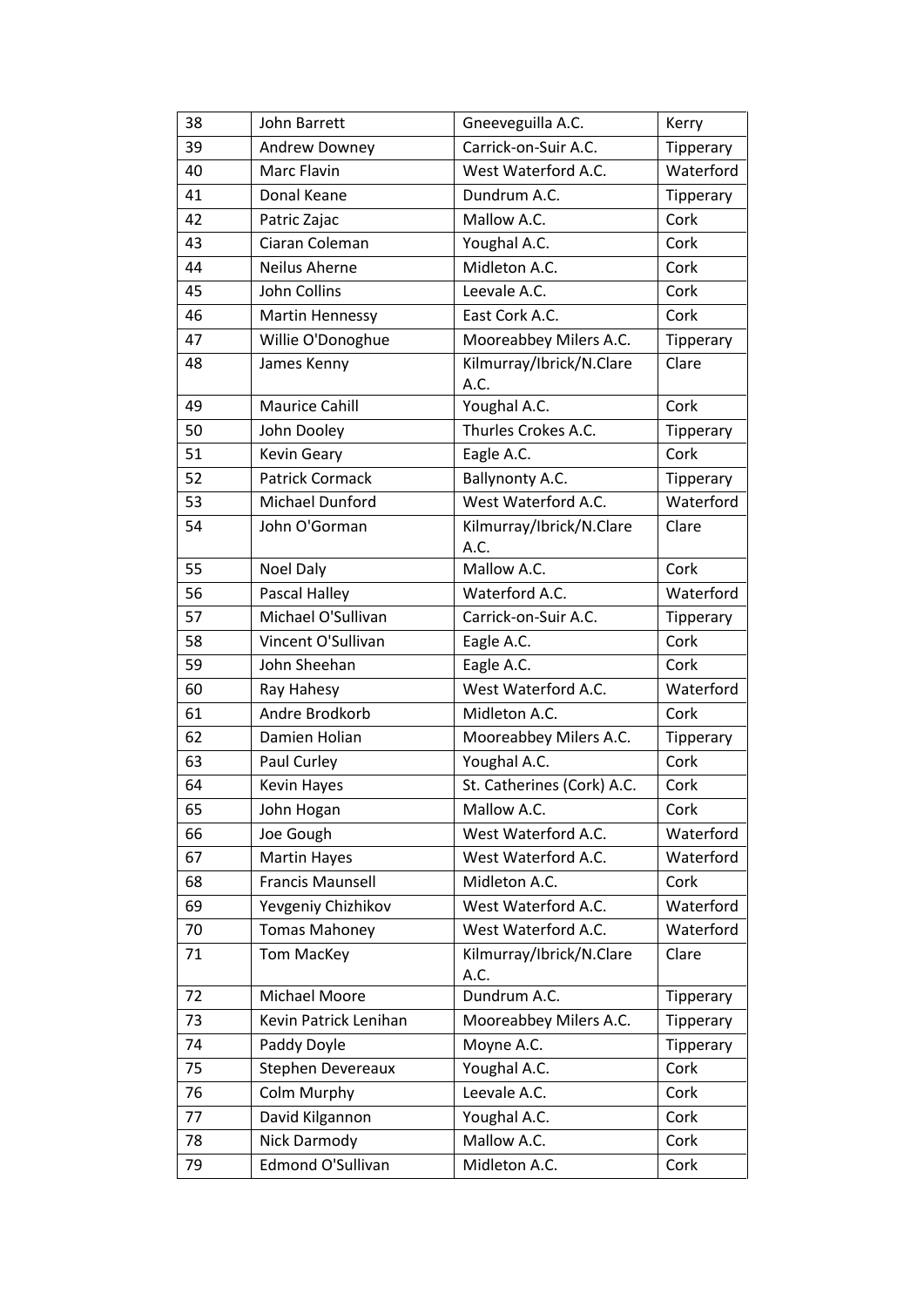| 80                      | Joe Salmon             | West Waterford A.C.        | Waterford |
|-------------------------|------------------------|----------------------------|-----------|
| 81                      | Jerry O'Mahony         | West Muskerry A.C.         | Cork      |
| 82                      | James O'Brien          | Clonmel A.C.               | Tipperary |
| 83                      | Denis McCarthy         | East Cork A.C.             | Cork      |
| 84                      | Liam Kavanagh          | West Waterford A.C.        | Waterford |
| 85                      | <b>Edwin Cashman</b>   | Midleton A.C.              | Cork      |
| 86                      | John Cashman           | Midleton A.C.              | Cork      |
| 87                      | Matt Alexander         | Coolquill A.C.             | Tipperary |
| 88                      | Dermot Ledingham       | Youghal A.C.               | Cork      |
| 89                      | <b>Barry Williams</b>  | Midleton A.C.              | Cork      |
| 90                      | Mike Hallahan          | Midleton A.C.              | Cork      |
| 91                      | John Laste             | Clonmel A.C.               | Tipperary |
| 92                      | Donal Casey            | Clonmel A.C.               | Tipperary |
| 93                      | P.j. Holmes            | Dundrum A.C.               | Tipperary |
| 94                      | George Bulman          | Youghal A.C.               | Cork      |
| 95                      | Tom Egan               | Carrick-on-Suir A.C.       | Tipperary |
| 96                      | Pat Twomey             | Eagle A.C.                 | Cork      |
| 97                      | Liam Clince            | West Waterford A.C.        | Waterford |
| 98                      | Kieran Murphy          | St. Catherines (Cork) A.C. | Cork      |
| 99                      | Con Kelleher           | Waterford A.C.             | Waterford |
| 100                     | <b>Ken Higgs</b>       | Eagle A.C.                 | Cork      |
| 101                     | Kieran Harte           | St. Catherines (Cork) A.C. | Cork      |
| 102                     | John Quigley           | Eagle A.C.                 | Cork      |
| 103                     | Myles McHugh           | Clonmel A.C.               | Tipperary |
|                         |                        |                            |           |
|                         |                        |                            |           |
|                         | <b>Masters Men O35</b> |                            |           |
| <b>Position</b>         | <b>Name</b>            | <b>Team Name</b>           | County    |
| $\mathbf{1}$            | Tim O'Connor           | An Riocht A.C.             | Kerry     |
| $\overline{\mathbf{c}}$ | Kenneth Kelleher       | East Cork A.C.             | Cork      |
| 3                       | Paul Moloney           | Mallow A.C.                | Cork      |
| 4                       | Sean O'Sullivan        | An Riocht A.C.             | Kerry     |
| 5                       | Raivis Zakis           | West Waterford A.C.        | Waterford |
| 6                       | <b>Brian Swaby</b>     | Waterford A.C.             | Waterford |
| $\overline{7}$          | <b>Trevor Power</b>    | Waterford A.C.             | Waterford |
| 8                       | Gareth McGlinchy       | Dundrum A.C.               | Tipperary |
| 9                       | <b>Kieran Lees</b>     | Mooreabbey Milers A.C.     | Tipperary |
| 10                      | Seán Quirke            | Bilboa A.C.                | Limerick  |
| 11                      | Conor Tierney          | East Cork A.C.             | Cork      |
| 12                      | Liam Shanahan          | Thurles Crokes A.C.        | Tipperary |
| 13                      | Shane Harrington       | East Cork A.C.             | Cork      |
| 14                      | Des Colbert            | Waterford A.C.             | Waterford |
| 15                      | Brendan Coleman        | Youghal A.C.               | Cork      |
| 16                      | Martin Keane           | Dundrum A.C.               | Tipperary |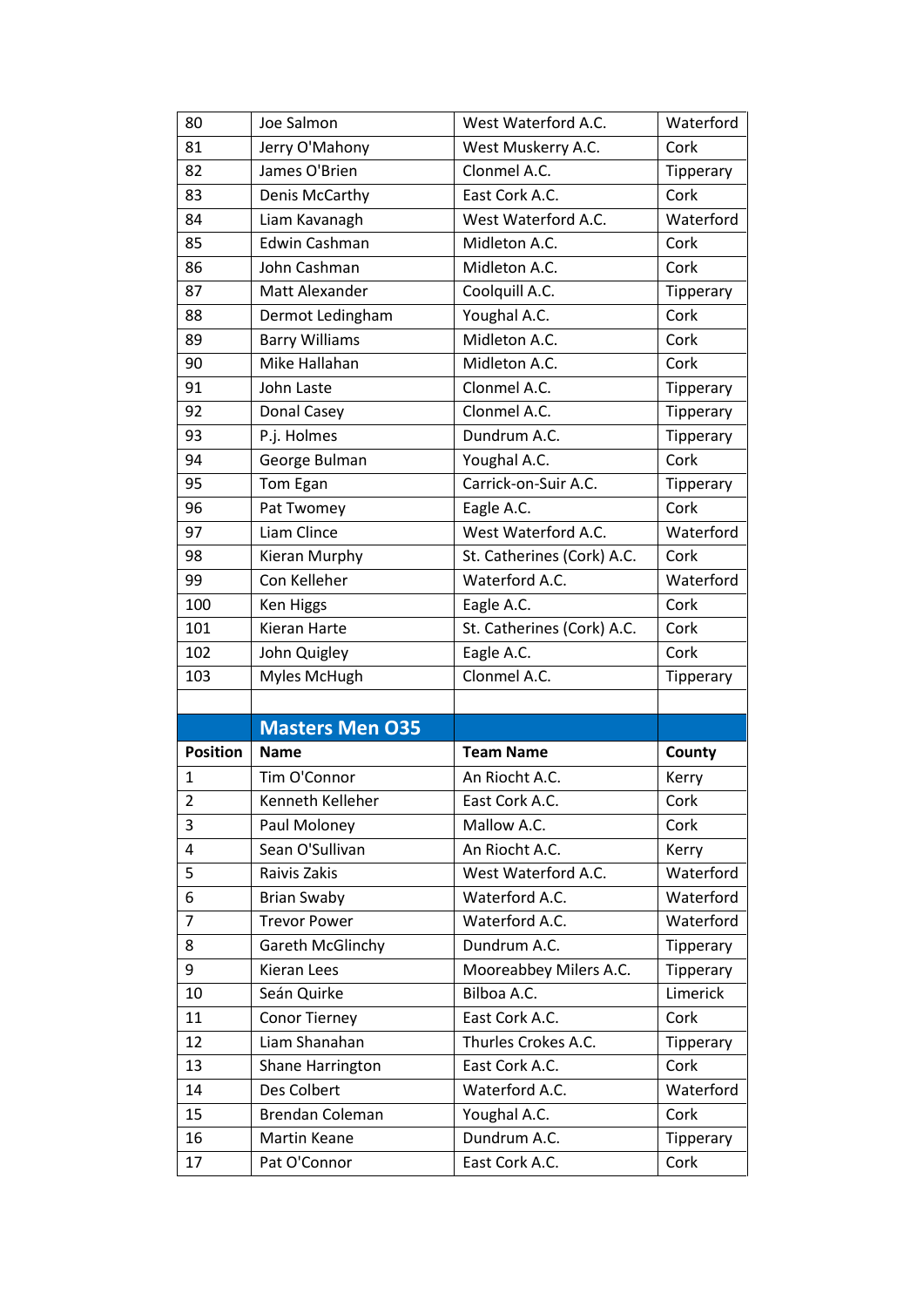| 18              | Patrick Roche           | Carrick-on-Suir A.C.       | Tipperary |
|-----------------|-------------------------|----------------------------|-----------|
| 19              | Marc Flavin             | West Waterford A.C.        | Waterford |
| 20              | Patric Zajac            | Mallow A.C.                | Cork      |
| 21              | John Dooley             | Thurles Crokes A.C.        | Tipperary |
| 22              | <b>Kevin Geary</b>      | Eagle A.C.                 | Cork      |
| 23              | Vincent O'Sullivan      | Eagle A.C.                 | Cork      |
| 24              | Kevin Patrick Lenihan   | Mooreabbey Milers A.C.     | Tipperary |
| 25              | James O'Brien           | Clonmel A.C.               | Tipperary |
| 26              | Edwin Cashman           | Midleton A.C.              | Cork      |
|                 |                         |                            |           |
|                 | <b>Masters Men O40</b>  |                            |           |
| <b>Position</b> | <b>Name</b>             | <b>Team Name</b>           | County    |
| 1               | Frank Quinlan           | Waterford A.C.             | Waterford |
| $\overline{2}$  | <b>Tony Harty</b>       | Killarney Valley A.C.      | Kerry     |
| 3               | Patrick O Connor        | An Riocht A.C.             | Kerry     |
| $\overline{4}$  | Michael Harrington      | Bantry A.C.                | Cork      |
| 5               | Finbarr O'Dwyer         | Leevale A.C.               | Cork      |
| 6               | Tommy O'Brien           | An Riocht A.C.             | Kerry     |
| $\overline{7}$  | Denis Shanahan          | Thurles Crokes A.C.        | Tipperary |
| 8               | <b>Alfie Davis</b>      | Leevale A.C.               | Cork      |
| 9               | Nigel O'Flaherty        | Clonmel A.C.               | Tipperary |
| 10              | Mossie Keogh            | West Waterford A.C.        | Waterford |
| 11              | Vinnie Codd             | Waterford A.C.             | Waterford |
| 12              | Johnny O'Sullivan       | Galtee Runners A.C.        | Tipperary |
| 13              | Andrew Downey           | Carrick-on-Suir A.C.       | Tipperary |
| 14              | Donal Keane             | Dundrum A.C.               | Tipperary |
| 15              | Ciaran Coleman          | Youghal A.C.               | Cork      |
| 16              | <b>Maurice Cahill</b>   | Youghal A.C.               | Cork      |
| 17              | Patrick Cormack         | Ballynonty A.C.            | Tipperary |
| 18              | Noel Daly               | Mallow A.C.                | Cork      |
| 19              | Michael O'Sullivan      | Carrick-on-Suir A.C.       | Tipperary |
| 20              | <b>Kevin Hayes</b>      | St. Catherines (Cork) A.C. | Cork      |
| 21              | John Hogan              | Mallow A.C.                | Cork      |
| 22              | <b>Francis Maunsell</b> | Midleton A.C.              | Cork      |
| 23              | Nick Darmody            | Mallow A.C.                | Cork      |
| 24              | Kieran Murphy           | St. Catherines (Cork) A.C. | Cork      |
|                 |                         |                            |           |
|                 | <b>Masters Men O45</b>  |                            |           |
| <b>Position</b> | <b>Name</b>             | <b>Team Name</b>           | County    |
| 1               | Vivian Foley            | Eagle A.C.                 | Cork      |
| $\overline{2}$  | Frank Hayes             | East Cork A.C.             | Cork      |
| 3               | <b>Robert Purcell</b>   | Gneeveguilla A.C.          | Kerry     |
| 4               | Dermot Hayes            | Dundrum A.C.               | Tipperary |
| 5               | John Hennessy           | East Cork A.C.             | Cork      |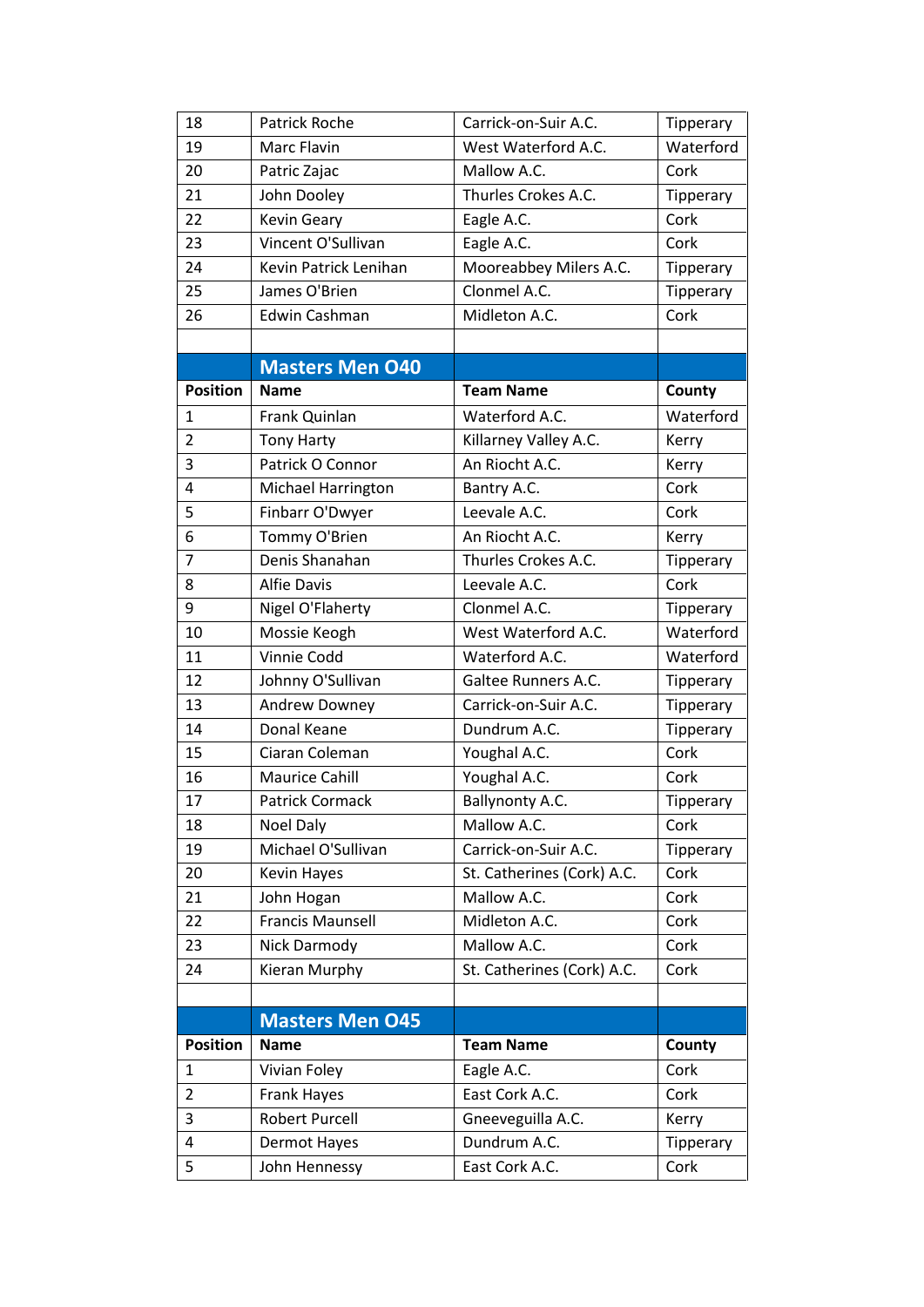| 6               | <b>Martin Hennessy</b> | East Cork A.C.                   | Cork      |
|-----------------|------------------------|----------------------------------|-----------|
| $\overline{7}$  | Pascal Halley          | Waterford A.C.                   | Waterford |
| 8               | John Sheehan           | Eagle A.C.                       | Cork      |
| 9               | Andre Brodkorb         | Midleton A.C.                    | Cork      |
| 10              | Paul Curley            | Youghal A.C.                     | Cork      |
| 11              | Yevgeniy Chizhikov     | West Waterford A.C.              | Waterford |
| 12              | <b>Tomas Mahoney</b>   | West Waterford A.C.              | Waterford |
| 13              | Paddy Doyle            | Moyne A.C.                       | Tipperary |
| 14              | David Kilgannon        | Youghal A.C.                     | Cork      |
| 15              | Joe Salmon             | West Waterford A.C.              | Waterford |
| 16              | Tom Egan               | Carrick-on-Suir A.C.             | Tipperary |
| 17              | Kieran Harte           | St. Catherines (Cork) A.C.       | Cork      |
|                 |                        |                                  |           |
|                 | <b>Masters Men O50</b> |                                  |           |
| <b>Position</b> | <b>Name</b>            | <b>Team Name</b>                 | County    |
| $\mathbf{1}$    | Tom Blackburn          | Mooreabbey Milers A.C.           | Tipperary |
| $\overline{2}$  | <b>Michael Cotter</b>  | West Muskerry A.C.               | Cork      |
| 3               | John Barrett           | Gneeveguilla A.C.                | Kerry     |
| 4               | Willie O'Donoghue      | Mooreabbey Milers A.C.           | Tipperary |
| 5               | <b>Michael Dunford</b> | West Waterford A.C.              | Waterford |
| 6               | John O'Gorman          | Kilmurray/Ibrick/N.Clare<br>A.C. | Clare     |
| $\overline{7}$  | Ray Hahesy             | West Waterford A.C.              | Waterford |
| 8               | Damien Holian          | Mooreabbey Milers A.C.           | Tipperary |
| 9               | <b>Martin Hayes</b>    | West Waterford A.C.              | Waterford |
| 10              | Stephen Devereaux      | Youghal A.C.                     | Cork      |
| 11              | Edmond O'Sullivan      | Midleton A.C.                    | Cork      |
| 12              | Jerry O'Mahony         | West Muskerry A.C.               | Cork      |
| 13              | Denis McCarthy         | East Cork A.C.                   | Cork      |
| 14              | Liam Kavanagh          | West Waterford A.C.              | Waterford |
| 15              | John Cashman           | Midleton A.C.                    | Cork      |
| 16              | <b>Barry Williams</b>  | Midleton A.C.                    | Cork      |
| 17              | Mike Hallahan          | Midleton A.C.                    | Cork      |
| 18              | John Laste             | Clonmel A.C.                     | Tipperary |
| 19              | Donal Casey            | Clonmel A.C.                     | Tipperary |
|                 |                        |                                  |           |
|                 | <b>Masters Men O55</b> |                                  |           |
| <b>Position</b> | <b>Name</b>            | <b>Team Name</b>                 | County    |
| $\mathbf{1}$    | John Collins           | Leevale A.C.                     | Cork      |
| 2               | James Kenny            | Kilmurray/Ibrick/N.Clare<br>A.C. | Clare     |
| 3               | Michael Moore          | Dundrum A.C.                     | Tipperary |
| 4               | Colm Murphy            | Leevale A.C.                     | Cork      |
| 5               | Dermot Ledingham       | Youghal A.C.                     | Cork      |
| 6               | P.j. Holmes            | Dundrum A.C.                     | Tipperary |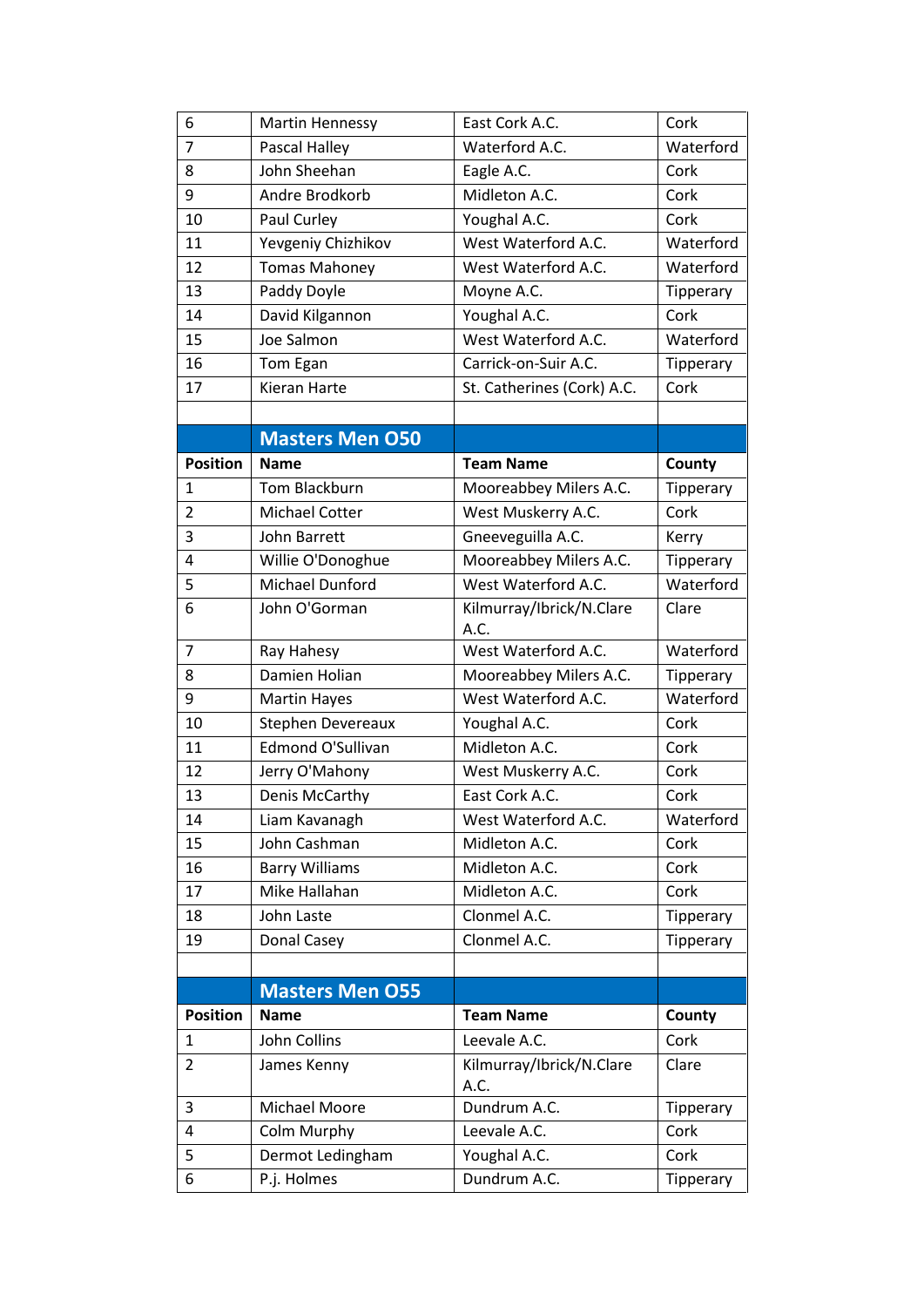| $\overline{7}$  | George Bulman                                       | Youghal A.C.                     | Cork      |
|-----------------|-----------------------------------------------------|----------------------------------|-----------|
| 8               | Liam Clince                                         | West Waterford A.C.              | Waterford |
|                 |                                                     |                                  |           |
|                 | <b>Masters Men O60</b>                              |                                  |           |
| <b>Position</b> | <b>Name</b>                                         | <b>Team Name</b>                 | County    |
| 1               | Neilus Aherne                                       | Midleton A.C.                    | Cork      |
| $\overline{2}$  | Joe Gough                                           | West Waterford A.C.              | Waterford |
| 3               | <b>Tom MacKey</b>                                   | Kilmurray/Ibrick/N.Clare<br>A.C. | Clare     |
| 4               | Matt Alexander                                      | Coolquill A.C.                   | Tipperary |
| 5               | Con Kelleher                                        | Waterford A.C.                   | Waterford |
| 6               | John Quigley                                        | Eagle A.C.                       | Cork      |
|                 |                                                     |                                  |           |
|                 | <b>Masters Men O65</b>                              |                                  |           |
| <b>Position</b> | <b>Name</b>                                         | <b>Team Name</b>                 | County    |
| 1               | Pat Twomey                                          | Eagle A.C.                       | Cork      |
| 2               | <b>Ken Higgs</b>                                    | Eagle A.C.                       | Cork      |
|                 |                                                     |                                  |           |
|                 | <b>Masters Men O70</b>                              |                                  |           |
| <b>Position</b> | <b>Name</b>                                         | <b>Team Name</b>                 | County    |
| $\mathbf{1}$    | Myles McHugh                                        | Clonmel A.C.                     | Tipperary |
|                 |                                                     |                                  |           |
|                 |                                                     |                                  |           |
|                 |                                                     |                                  |           |
| <b>Place</b>    | <b>Men O35 Team Club Team Points</b><br><b>Club</b> | <b>Positions</b>                 |           |
| 1               | An Riocht A.C.                                      |                                  | 30        |
| $\overline{2}$  | Waterford A.C.                                      | 1, 6, 10, 13                     | 60        |
| 3               | East Cork A.C.                                      | 2, 14, 15, 29<br>3, 12, 21, 25   | 61        |
| 4               | Dundrum A.C.                                        | 17, 24, 31, 41                   | 113       |
| 5               | West Waterford A.C.                                 | 11, 34, 40, 69                   | 154       |
| 6               | Leevale A.C.                                        | 8, 26, 45, 76                    | 155       |
| 7               | Mallow A.C.                                         | 4, 42, 55, 65                    | 166       |
| 8               | Eagle A.C.                                          | 9, 51, 58, 59                    | 177       |
| 9               | Youghal A.C.                                        | 30, 43, 49, 63                   | 185       |
| 10              | Carrick-on-Suir A.C.                                | 37, 39, 57, 95                   | 228       |
|                 |                                                     |                                  |           |
|                 |                                                     |                                  |           |
| <b>Place</b>    | <b>Men O35 Team County Team Points</b><br>County    | <b>Positions</b>                 |           |
| $\mathbf{1}$    | Cork                                                | 3, 4, 7, 8, 9, 12                | 43        |
| $\overline{2}$  | Kerry                                               | 1, 5, 6, 10, 13, 20              | 55        |
| 3               | Waterford                                           | 2, 11, 14, 15, 29, 34            | 105       |
| 4               | Tipperary                                           | 17, 18, 22, 23, 24, 28           | 132       |
|                 |                                                     |                                  |           |
|                 | <b>Men O50 Team Club Team Points</b>                |                                  |           |